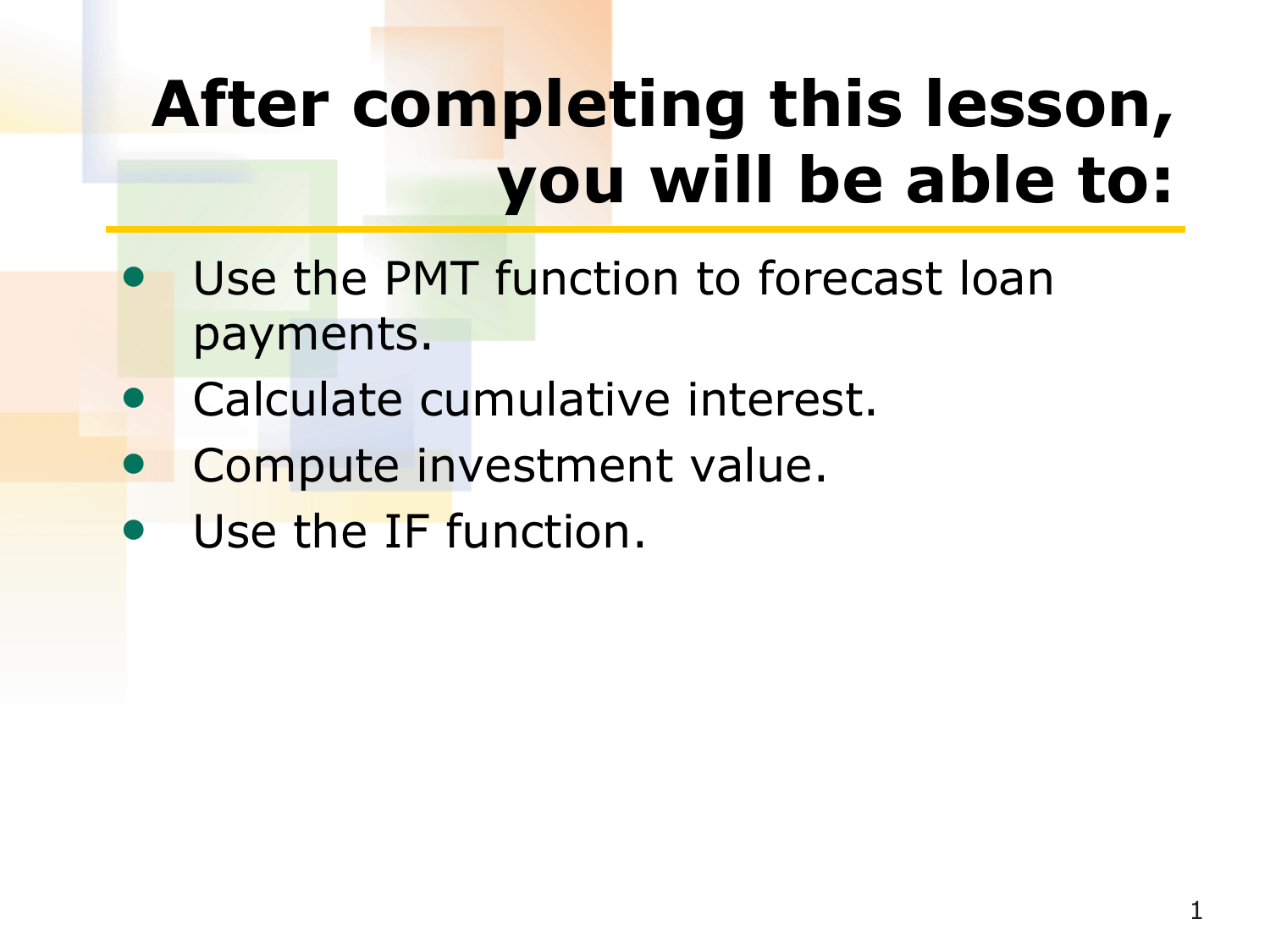### **Using the Payment (PMT) Function**

#### **To use the Payment (PMT) function**

- 1. Click the cell that will contain the formula.
- 2. On the Insert menu, click Function.
- 3. In the Or select a category list, click Financial.
- 4. In the Select a function list, click PMT and click OK.
- 5. Enter the interest rate, number of payments, and principal.
- 6. Click OK.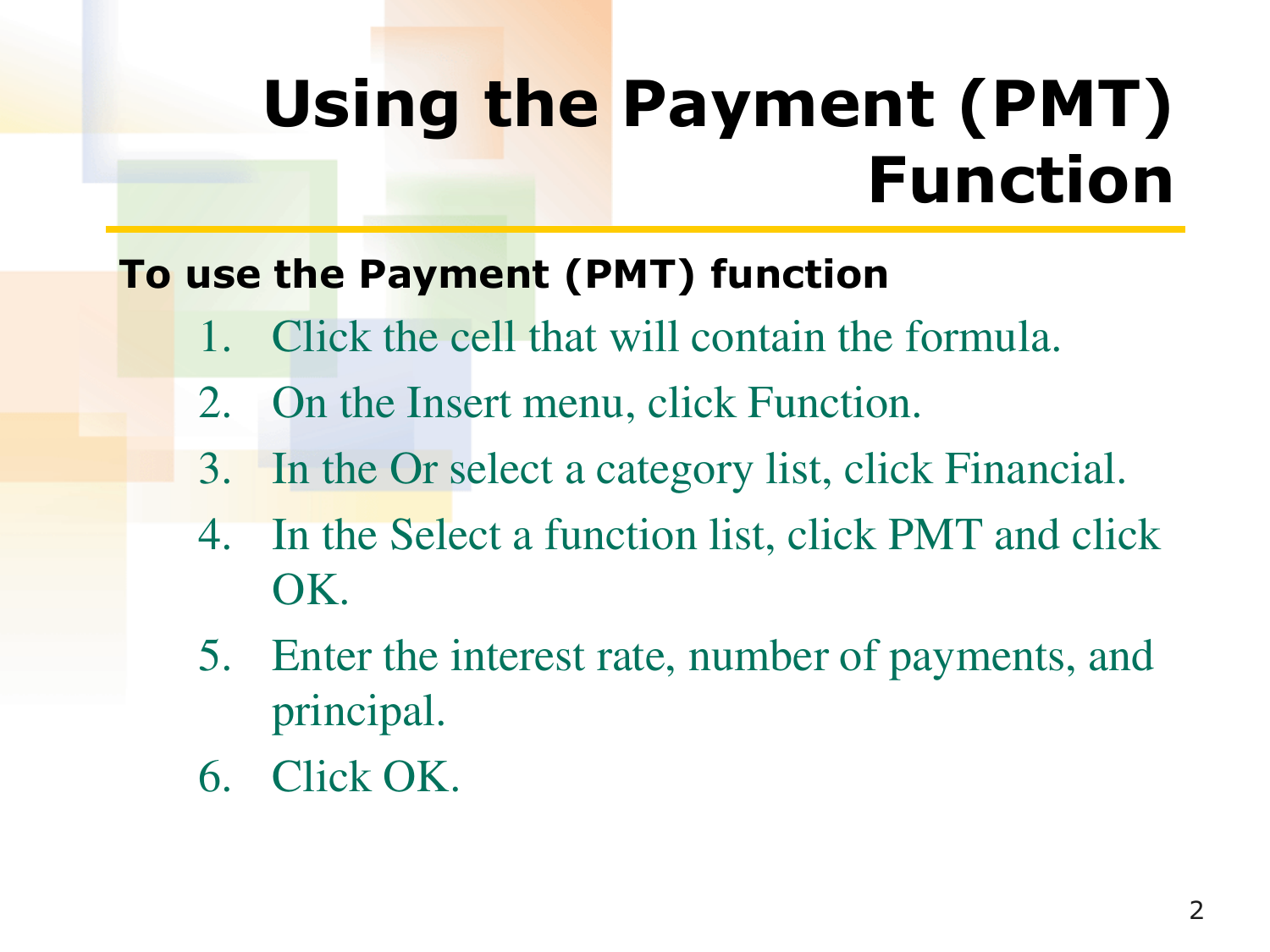# **Using the Cumulative Interest (CUMIPMT) Function**

### **To use the Cumulative Interest (CUMIPMT) function**

- Click the cell that will contain the formula.
- 2. On the Insert menu, click Function.
- 3. In the Or select a category list, click Financial.

*(continued)*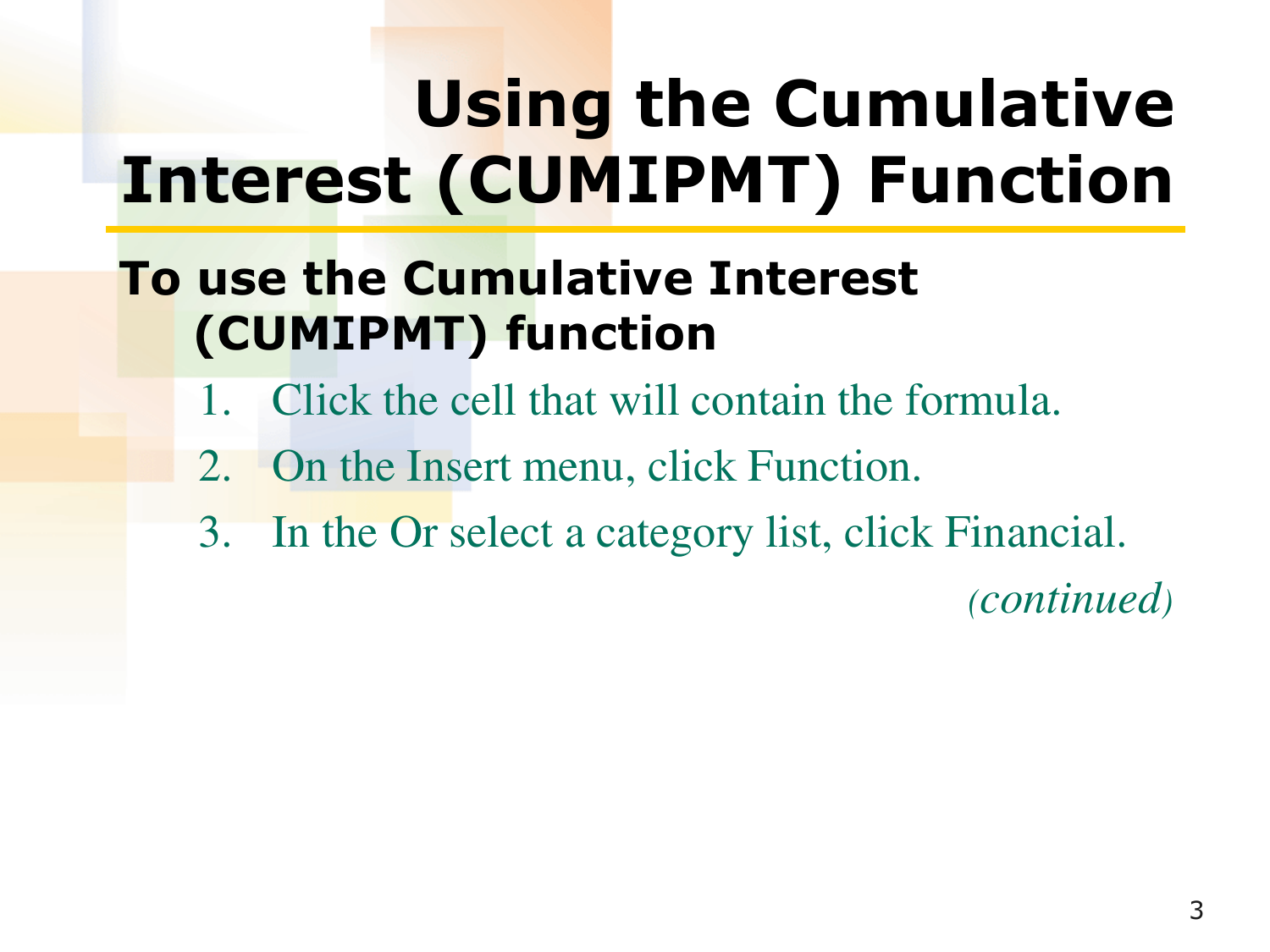# **Using the Cumulative Interest (CUMIPMT) Function**

### **To use the Cumulative Interest (CUMIPMT) function** *(continued)*

- 4. In the Select a function list, click CUMIPMT and click OK.
- 5. Enter the interest rate, number of payment periods, and principal.
- 6. Enter the start period, end period, and type and then click OK.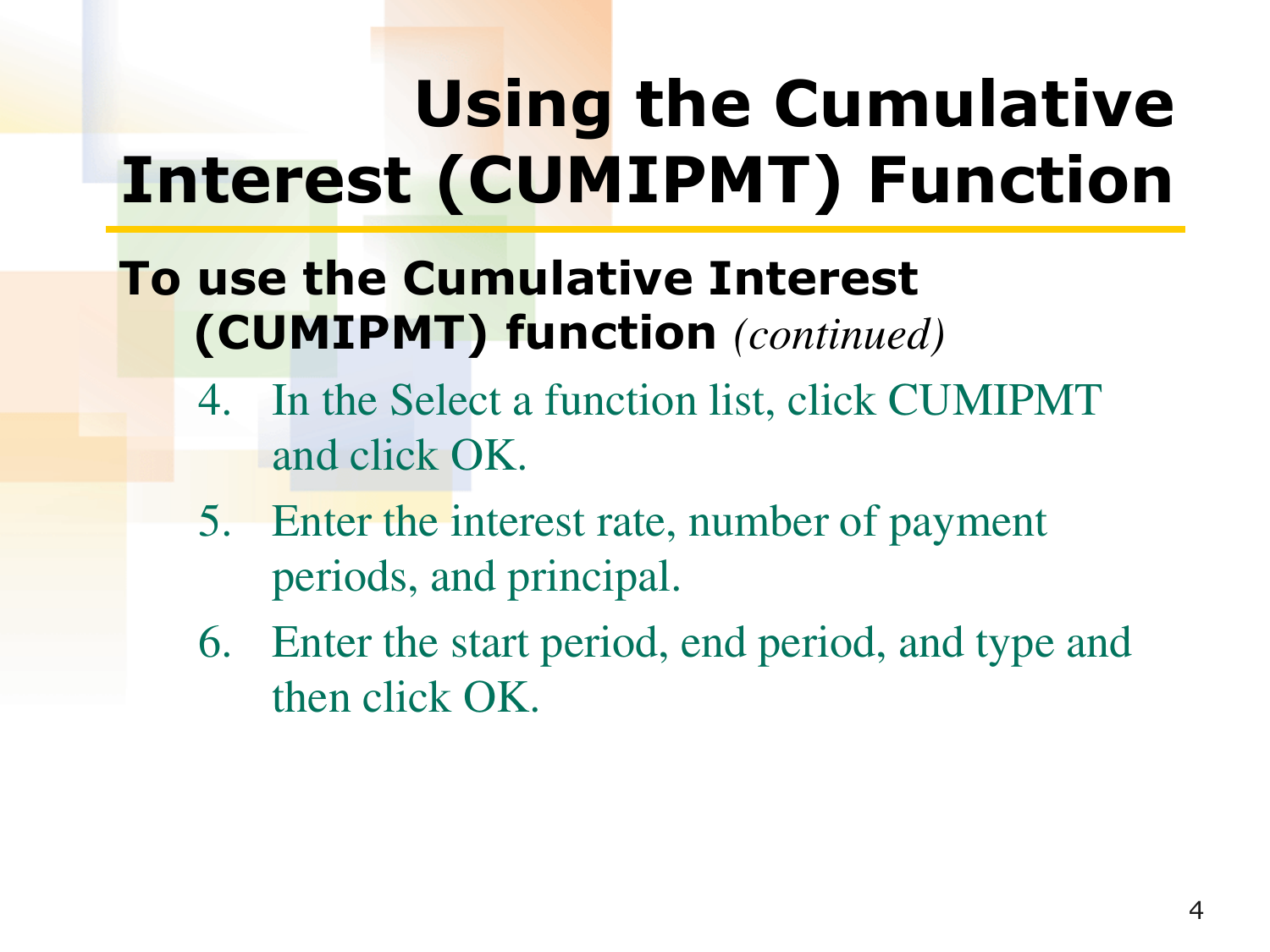# **Using the Future Value (FV) Function**

### **To use the Future Value (FV) function**

- Click the cell that will contain the formula.
- 2. On the Insert menu, click Function.
- 3. In the Or select a category list, click Financial.

*(continued)*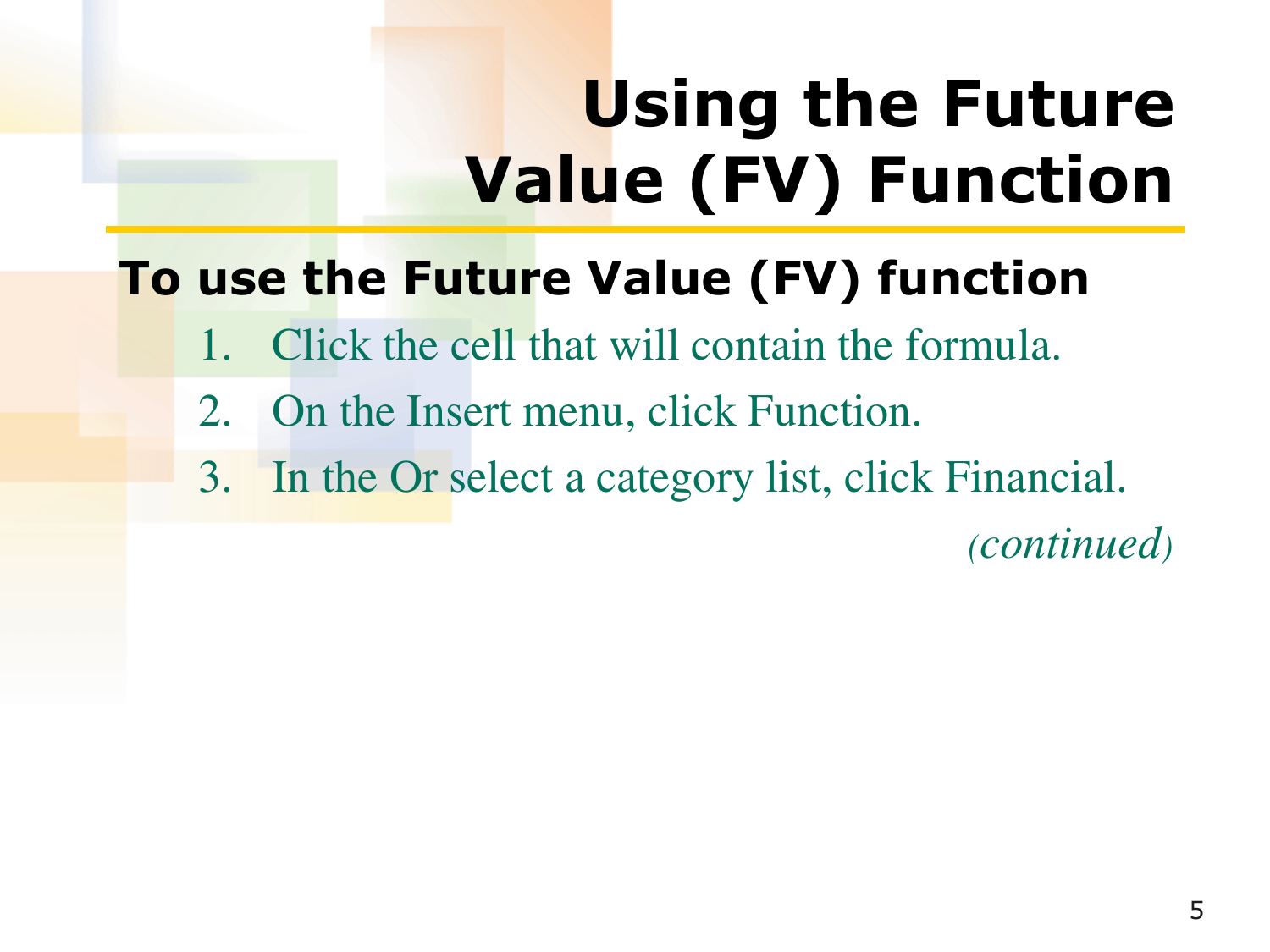# **Using the Future Value (FV) Function**

### **To use the Future Value (FV) function**  *(continued)*

- 4. In the Select a function list, click FV and click OK.
- 5. Enter the interest rate, number of payment periods, and payment amount.
- 6. Click OK.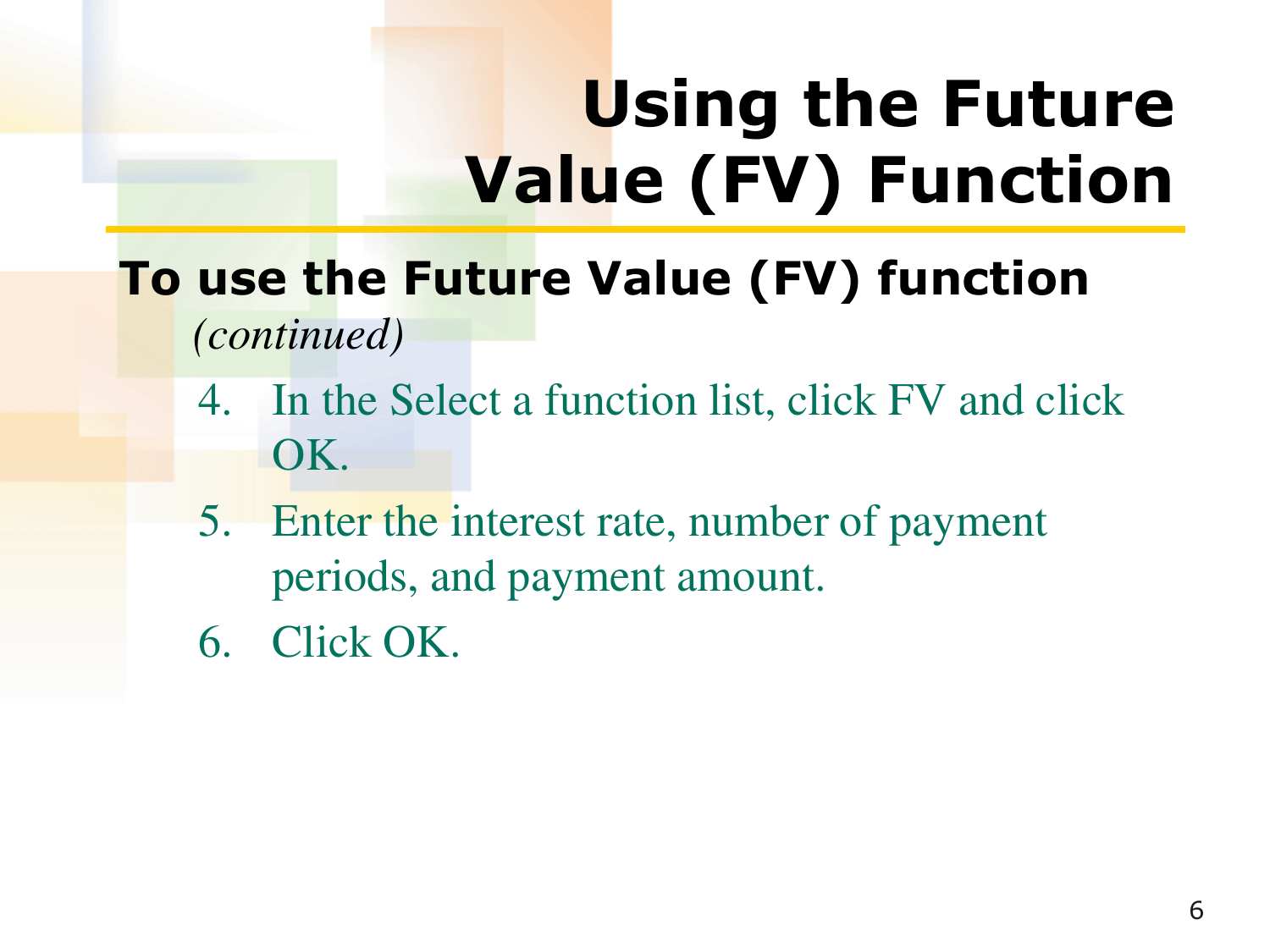### **Using the IF Function**

#### **To use the IF function**

- 1. Click the cell that will contain the formula.
- 2. On the Insert menu, click Function.
- 3. In the Or select a category list, click Logical.

*(continued)*